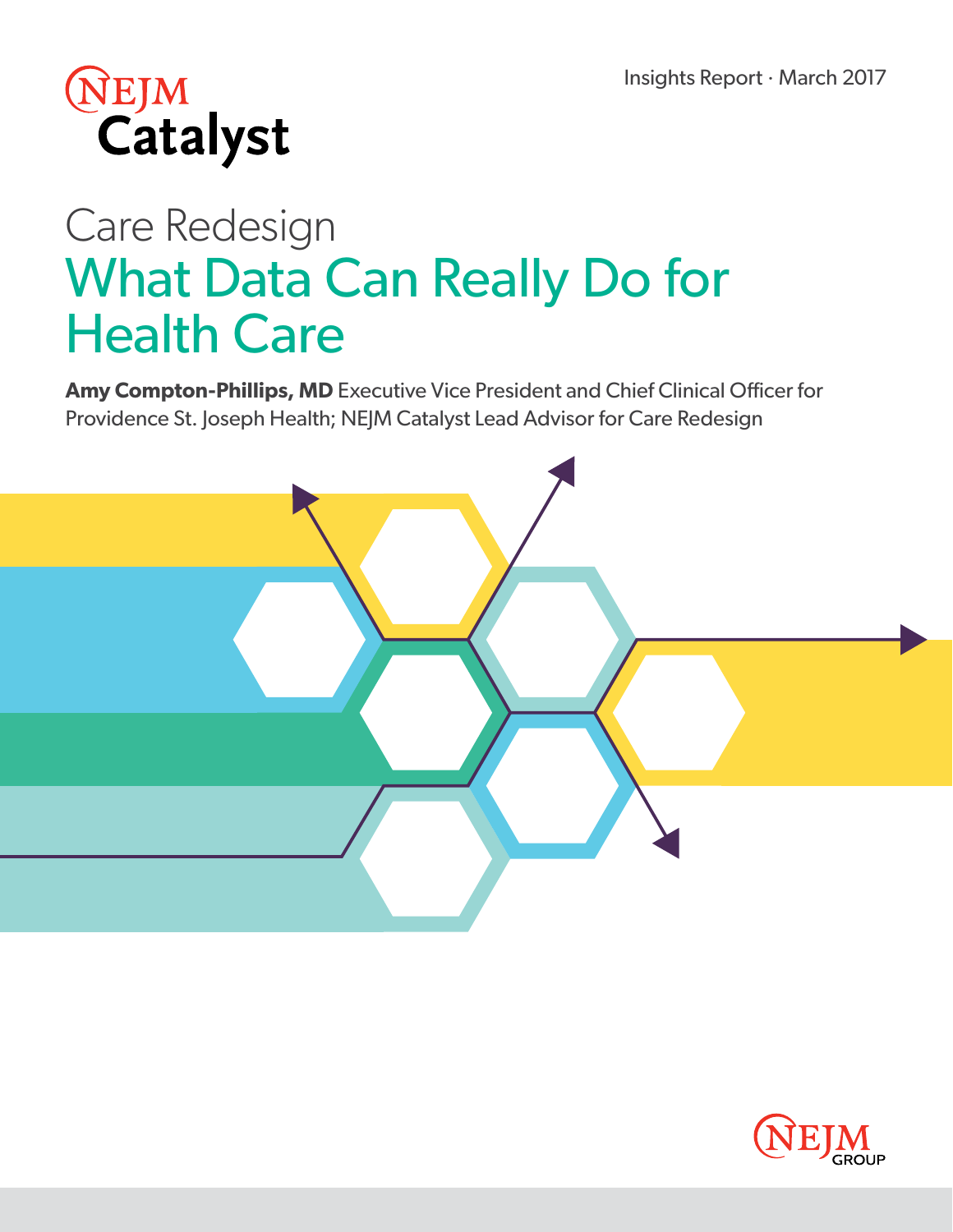### Care Redesign: What Data Can Really Do for Health Care



**Amy Compton-Phillips, MD** Executive Vice President and Chief Clinical Officer for Providence St. Joseph Health; NEJM Catalyst Lead Advisor for Care Redesign

Insights Report · March 2017

### Advisor Analysis

Over the past few years, physicians and provider leaders have been frustrated with the limitations of health care data. Much like the anticipation over EHRs in the early days, providers expected big data to solve all of health care's problems. When it didn't, disillusion set in.

In our newest NEJM Catalyst Insights Report on Care Redesign, we took a read on the effectiveness of health care data, both today and in five years. We found that the landscape is shifting from one of despair over the unfulfilled promises of big data to a more realistic vision of what sophisticated analytics can do to transform health care delivery.

Look at what our survey respondents who consist of health care executives, clinical leaders, and clinicians consider the most useful sources of health care data today and in five years. Today, clinical data (marked by 95% of respondents), cost data (56%), and claims data (56%) make up the top three most useful sources. In five years, however, respondents predict the usefulness of claims data will drop off, while clinical and cost data will be joined at the top of the list by patient-generated and genomic data (each scoring 40%). Combining information from devices, patient feedback, and patient biomarkers will be powerful and will catapult care forward in a way we can't attain today.

#### Most Useful Sources of Health Care Data Today and in 5 Years

**What do you consider the top three most useful sources of health care data today and in 5 years?**



Base = 682 (Multiple responses) NEJM Catalyst (catalyst.nejm.org) © Massachusetts Medical Society

This rejiggering of the top useful sources of health care data tells us that people realize cost matters. What's more, they expect that personalized medicine, powered by data, will reduce the costs of care while simultaneously improving patient outcomes. With patientgenerated data and genomic data, we will be able to create true "n of 1" medicine with options specific to each patient's needs, giving a boost to priorities such as care coordination and improved decision support.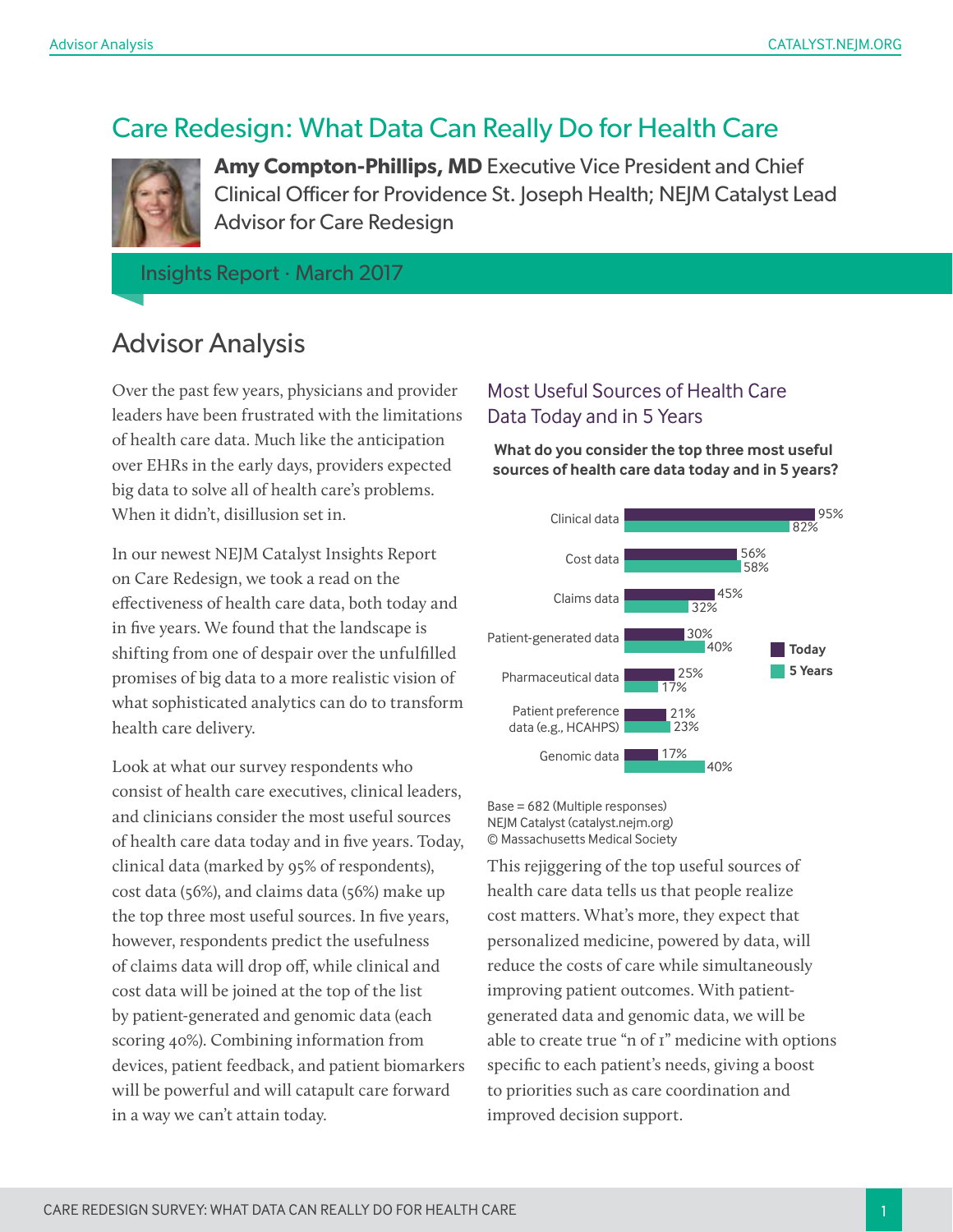## Care Redesign: What Data Can Really Do for Health Care

#### **Amy Compton-Phillips, MD**

We already rely on data to personalize consumer experiences throughout our lives, rarely making a purchase without comparative shopping or reviewing suggestions sent to us by retailers based on big data. Health care can follow suit.

Big data relies on transparency, though pulling back the curtain on the inner workings of the practice of medicine. Fortunately, the push toward big data in health care coincides with a willingness by executives, physician leaders, and clinicians to support greater patient access to their own medical records (marked by 93% of respondents), fee/price information for comparison shopping (80%), and outcomes information listed by hospital (73%).

But the curtain closes somewhat when the discussion turns to outcomes information listed by doctor (63%). Clinicians are more negative on this point, with only 55% supporting outcomes information by doctor. There is real concern

that individualized outcomes information will result in ["cherry-picking"](http://www.nejm.org/doi/full/10.1056/NEJMp1409696) dissuading physicians from treating the highest risk, most vulnerable members of society.

Before we in health care can reap the full benefits of big data, we have problems to solve, not the least of which is unleashing the functionality within EHR systems. A big stumbling block i[s lack of interoperability,](http://catalyst.nejm.org/ehr-interoperability-blame-game/) which just over half of respondents (51%) say is weak in their organizations. The survey also finds room for improvement in ease of use and training for EHRs; each is labeled weak by a third of respondents. Both issues must be resolved for health care big data to flourish.

We have entered an exciting era where big data has potential to become a game changer for health care. Providers are poised to put data into the hands of consumers and payers to drive a value-oriented care delivery system that enlightens patients about their health and the path to affordable care.



*Today, clinical data (95%), cost data (56%), and claims data (56%) make up the top three most useful sources of health care data.*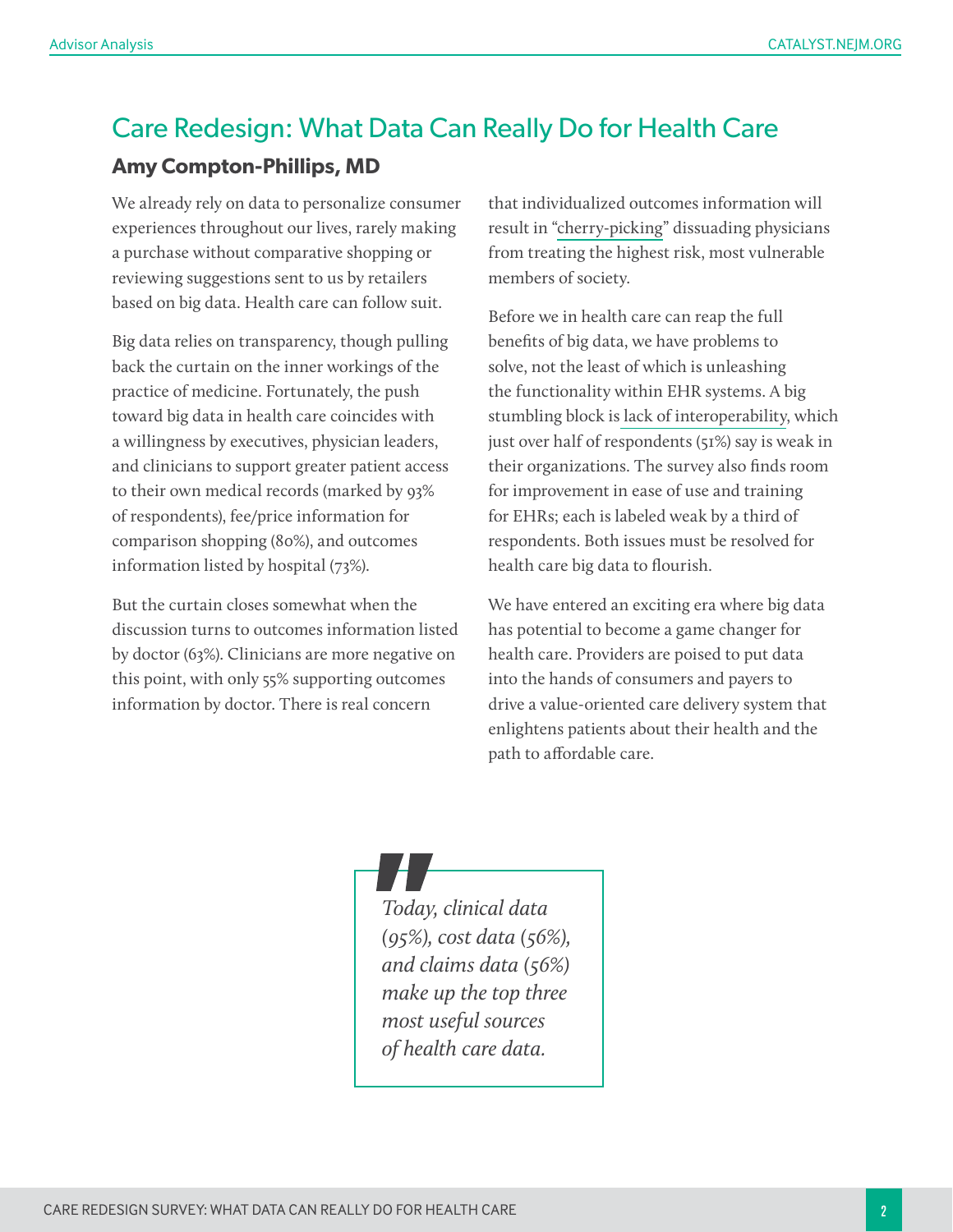### Charts and Commentary **by NEJM Catalyst**

We surveyed members of the [NEJM Catalyst Insights Council,](http://join.catalyst.nejm.org/insights-council) comprising health care executives, clinical leaders, and clinicians about data in health care. The survey covers the most useful sources of health care data today and in five years, the effectiveness of organizations' use of data for patient care, the biggest opportunities for use of data in health care, the biggest barriers to better use of patient data, the effectiveness of organization's electronic health record (EHR) systems, the current state of big data in health care, and patient access to health care data. A total of 682 completed surveys are included in the analysis.

Survey respondents consider the top three most useful sources of health care data today to be clinical data (95%), cost data (56%), and claims data (45%). Forecasting five years ahead, clinical and claims data decline slightly in usefulness, but the value of cost data increases, which may indicate that people expect health care cost to matter over the coming years. Personalized medicine also is predicted to come to the fore in five years; respondents rate patient-generated data and genomic data as the third-most useful data sources. Genomic data climbs particularly sharply over the five years. As one respondent says, "By understanding the combination of individual specific data (genomics) with systems-level outcomes, we'll be able to more effectively determine care that positively impacts patients at a reasonable cost." Clinicians are more optimistic about the usefulness of patientgenerated data today than executives are (34% versus 21%), but the situation is reversed looking five years out: 45% of executive respondents expect patient-generated data to become useful, versus 34% of clinician respondents.

> *Forecasting five years ahead, clinical and claims data decline slightly in usefulness, but the value of cost data increases, which may indicate that people expect health care cost to matter over the coming years.*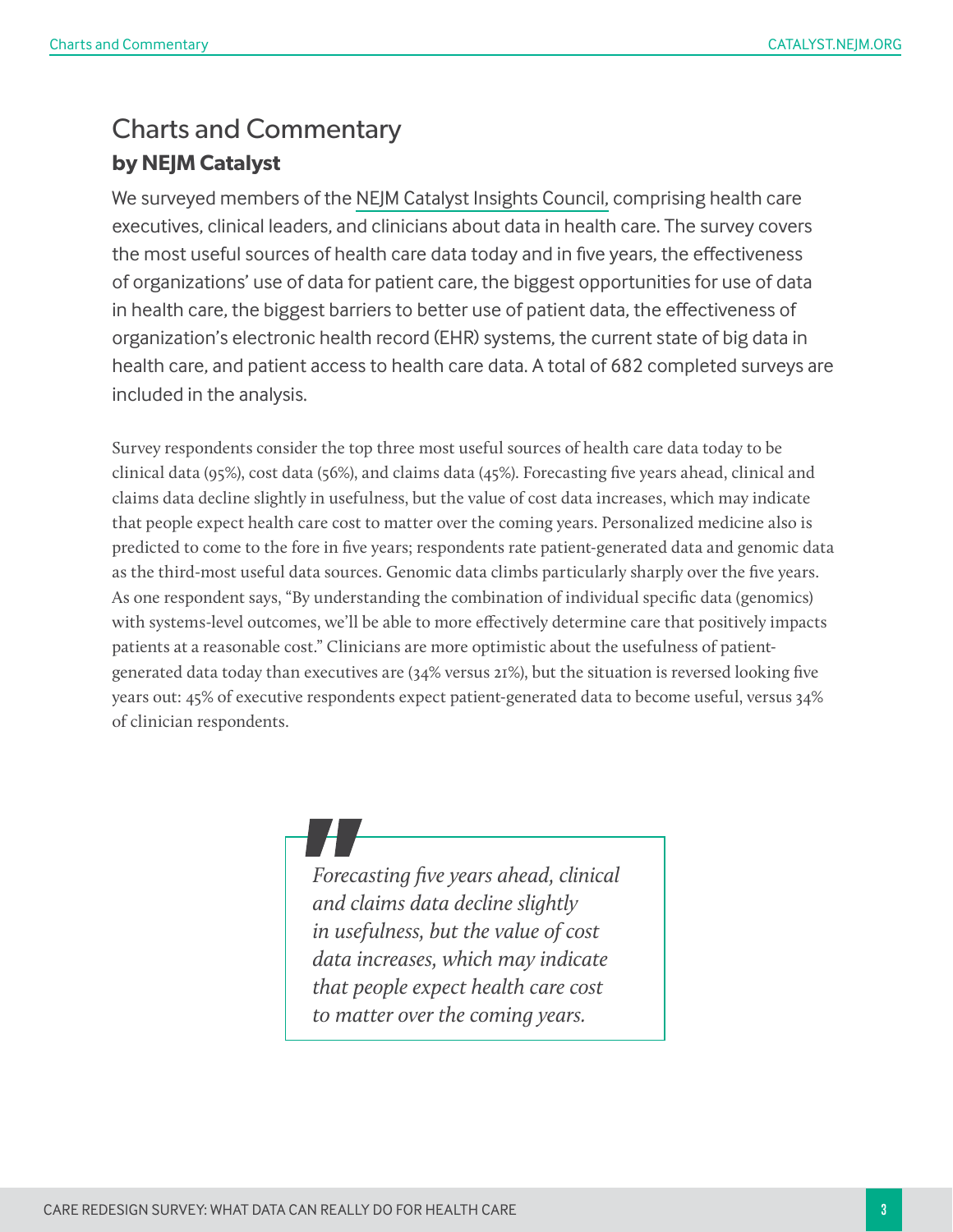#### Most Useful Sources of Health Care Data Today and in 5 Years

#### **What do you consider the top three most useful sources of health care data today and in 5 years?**



Base = 682 (Multiple responses) NEJM Catalyst (catalyst.nejm.org) © Massachusetts Medical Society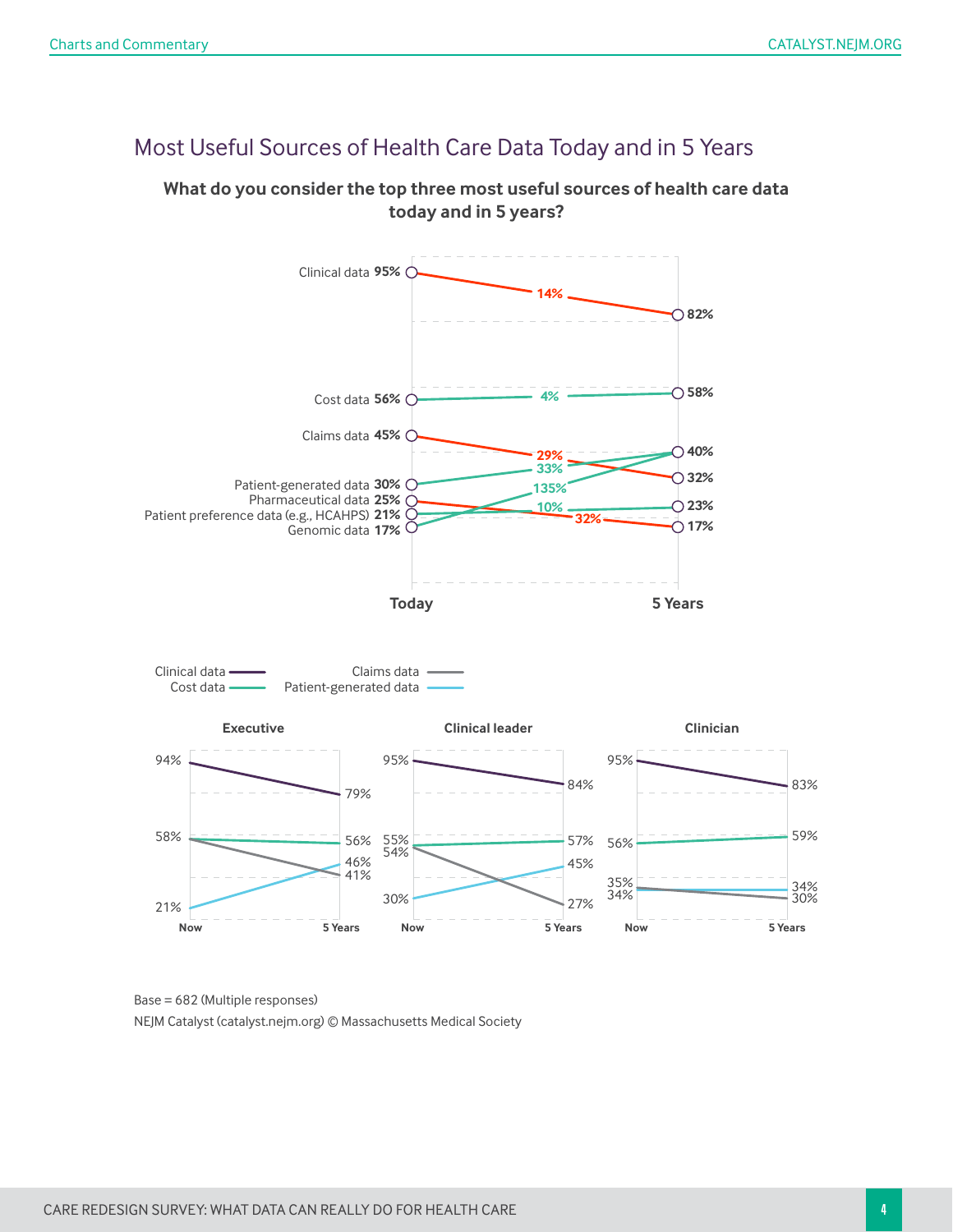Fewer than 20% of survey respondents believe their organization's use of data for direct patient care is "extremely effective" or "very effective." Most believe their organizational effectiveness lies somewhere between either "effective" (36%) or "not very effective" (32%) leaving a tremendous amount of room for improvement. Another 8% call their organization's use of data "not at all effective." As the barriers uncovered in later survey results, such as interoperability and difficulty collecting data, are overcome, effectiveness ratings may improve.

#### Effectiveness of Organization's Use of Data for Patient Care



#### **How effective do you consider your organization's use of data for direct patient care?**

 $Base = 682$ NEJM Catalyst (catalyst.nejm.org) © Massachusetts Medical Society

> *Most believe their effectiveness lies somewhere between "effective" (36%) and "not very effective" (32%), leaving a tremendous amount of room for improvement.*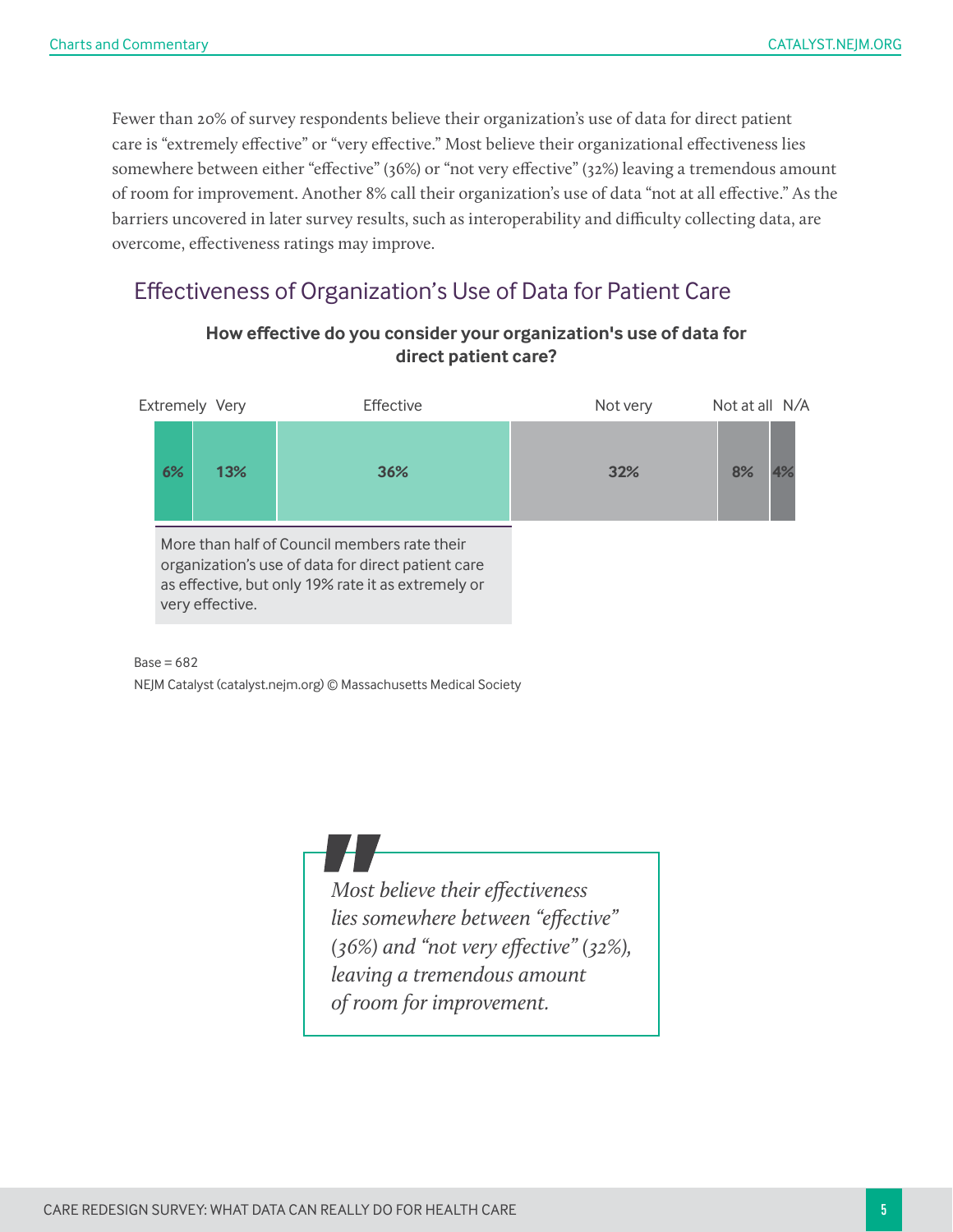There is no bigger opportunity for the use of data in health care than care coordination, according to 81% of Insights Council members answering this survey. As Nirav Shah, MD, MPH, Senior Vice President and Chief Operating Officer, Clinical Operations, for Kaiser Permanente's Southern California region wrote in [NEJM Catalyst](http://catalyst.nejm.org/health-care-that-targets-unmet-social-needs/), "Evidence shows that most health care strategies fail the top 1% of spenders — the high-cost, high-need super-utilizers." Providers can see the impact of poor care coordination and consider it a very relevant and real problem when patients fall through the cracks. Therefore, they welcome the opportunity to "identify high-risk patient populations early," as one respondent says. Another notes that improved decision support (listed by 79% of respondents) and predictive analytics (68%) will be particularly useful "with an aging population that carries comorbidities and complex therapies."

#### Biggest Opportunities for Use of Data in Health Care



#### **What are the top three biggest opportunities for the use of data in health care?**

Base = 682 (Multiple responses)

NEJM Catalyst (catalyst.nejm.org) © Massachusetts Medical Society

*"Evidence shows that most health care strategies fail the top 1% of spenders — the high-cost, high-need super-utilizers."*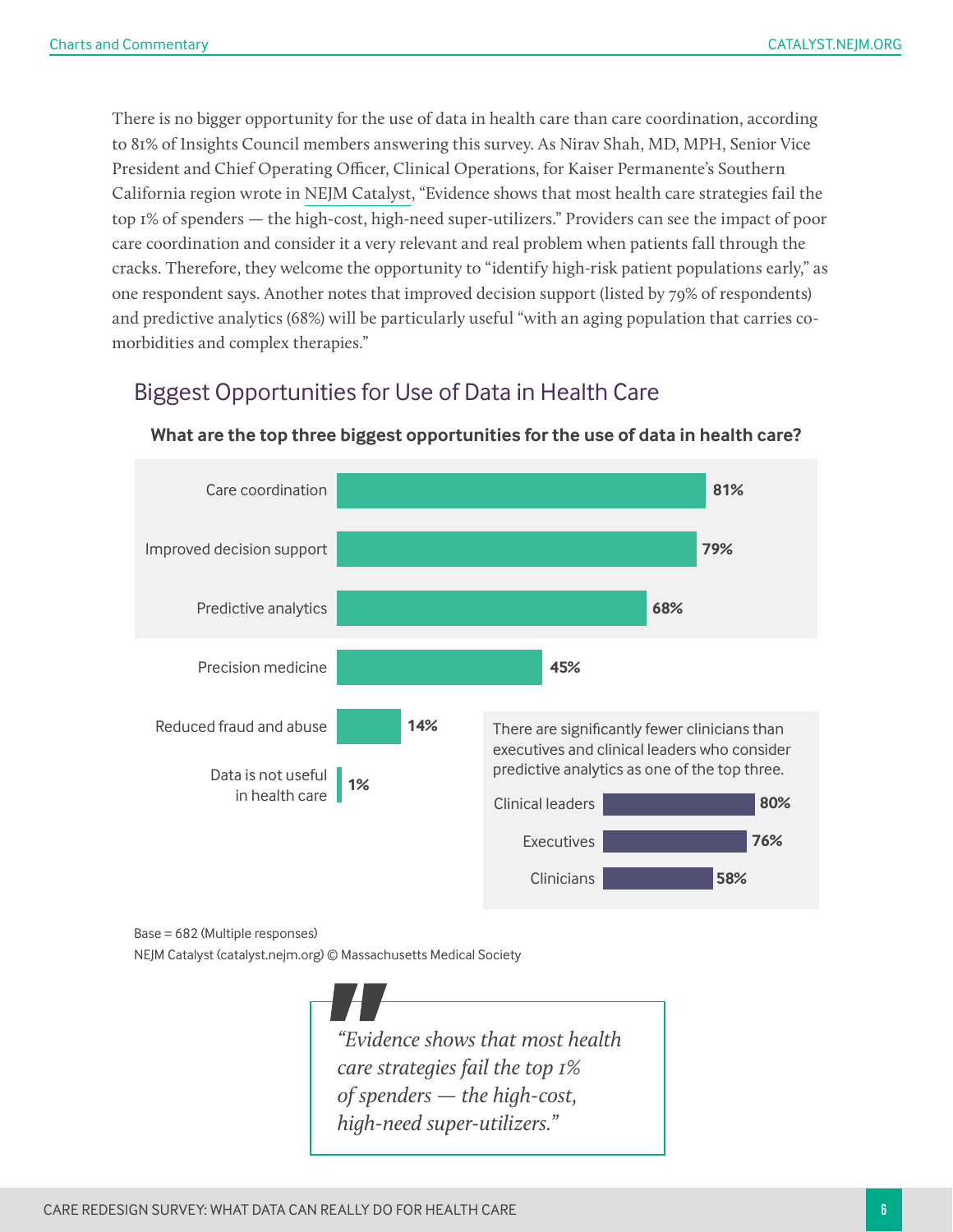Lack of interoperability, listed by 72% of respondents, plagues better use of patient data. A higher percentage of executives answering the survey (79%) than clinicians (69%) believe interoperability to be one of the top three barriers to better use of patient data. Difficulty collecting data (62%) and its related barrier, time required (60%), also pose big challenges to doing more with data. The effort required to obtain critical inputs such as patient-generated data, feed it into EHR systems, and then be able to analyze it for actionable insights has been a significant hindrance to broader adoption. For patient data to become more impactful in health care, provider organizations will have to figure out how to efficiently obtain, integrate, and share information across disparate systems.

### Biggest Barriers to Better Use of Patient Data



#### **What are the top three biggest barriers to better use of patient data?**

Base = 682 (Multiple responses)

NEJM Catalyst (catalyst.nejm.org) © Massachusetts Medical Society

*The effort required to obtain critical inputs such as patient-generated data, feed it into EHR systems, and then be able to analyze it for actionable insights has been a significant hindrance to broader adoption.*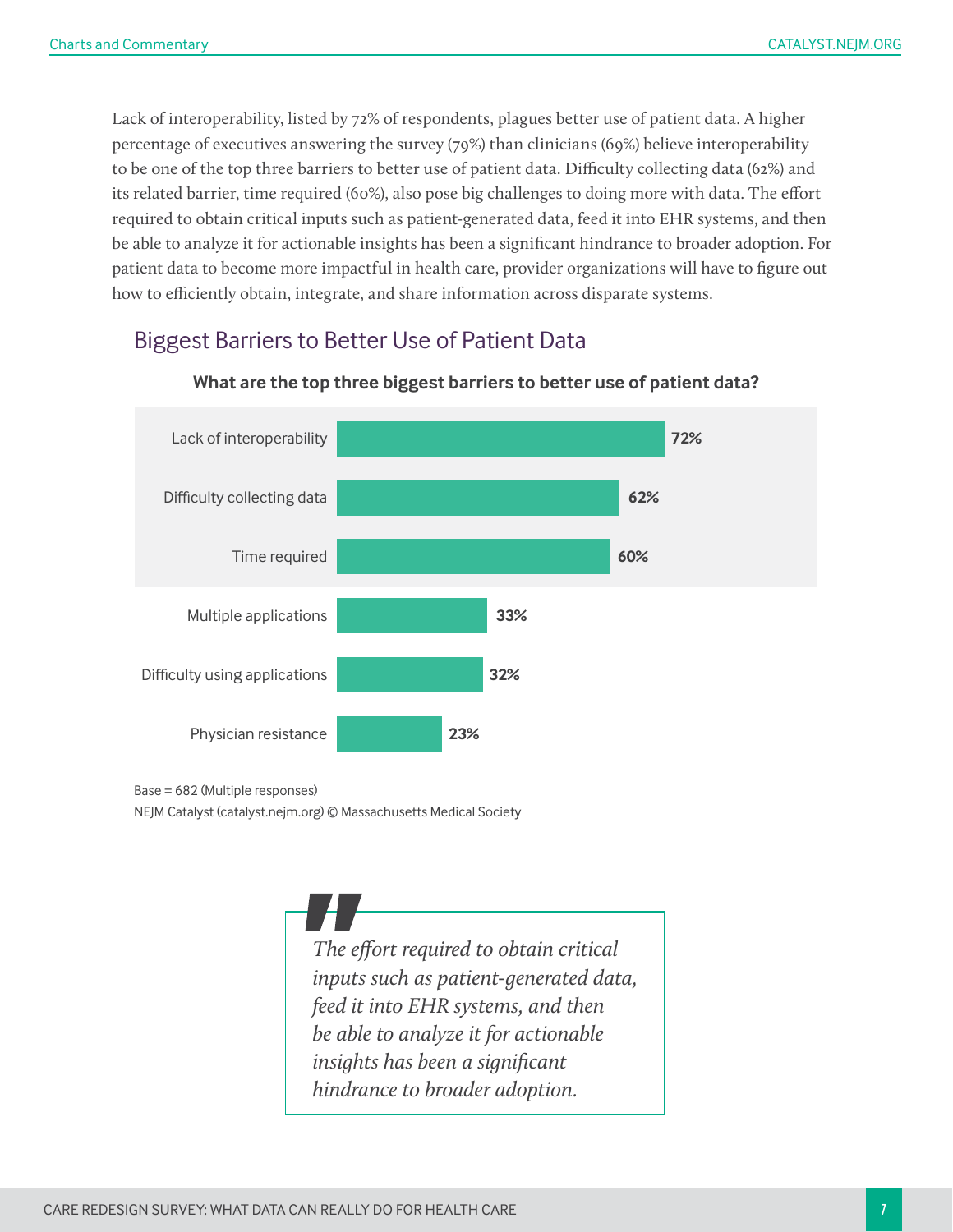Perhaps more challenging than data are the electronic health record systems. There is no shortage of complaints by health care professionals about the limitations of their EHRs. Functional capabilities are not the issue, according to our survey; over three-quarters (76%) of respondents say their EHRs' capabilities are strong or average. Instead, interoperability again pops up as the biggest problem, with just over half (51%) of respondents labeling their EHR systems' interoperability as "weak." The industry clearly has a directive from its users to address interoperability before data can take on a more useful and prominent role in transforming care delivery. Ease of use and training, which each were labeled "weak" by a third of survey respondents, also must be tackled.

#### Effectiveness of Organization's EHR Systems



#### **How do you rate the following aspects of your organization's electronic health record (EHR) system?**

Base = 612 (Among applicable)

NEJM Catalyst (catalyst.nejm.org) © Massachusetts Medical Society

*The industry clearly has a directive from its users to address interoperability before data can take on a more useful and prominent role in transforming care delivery.*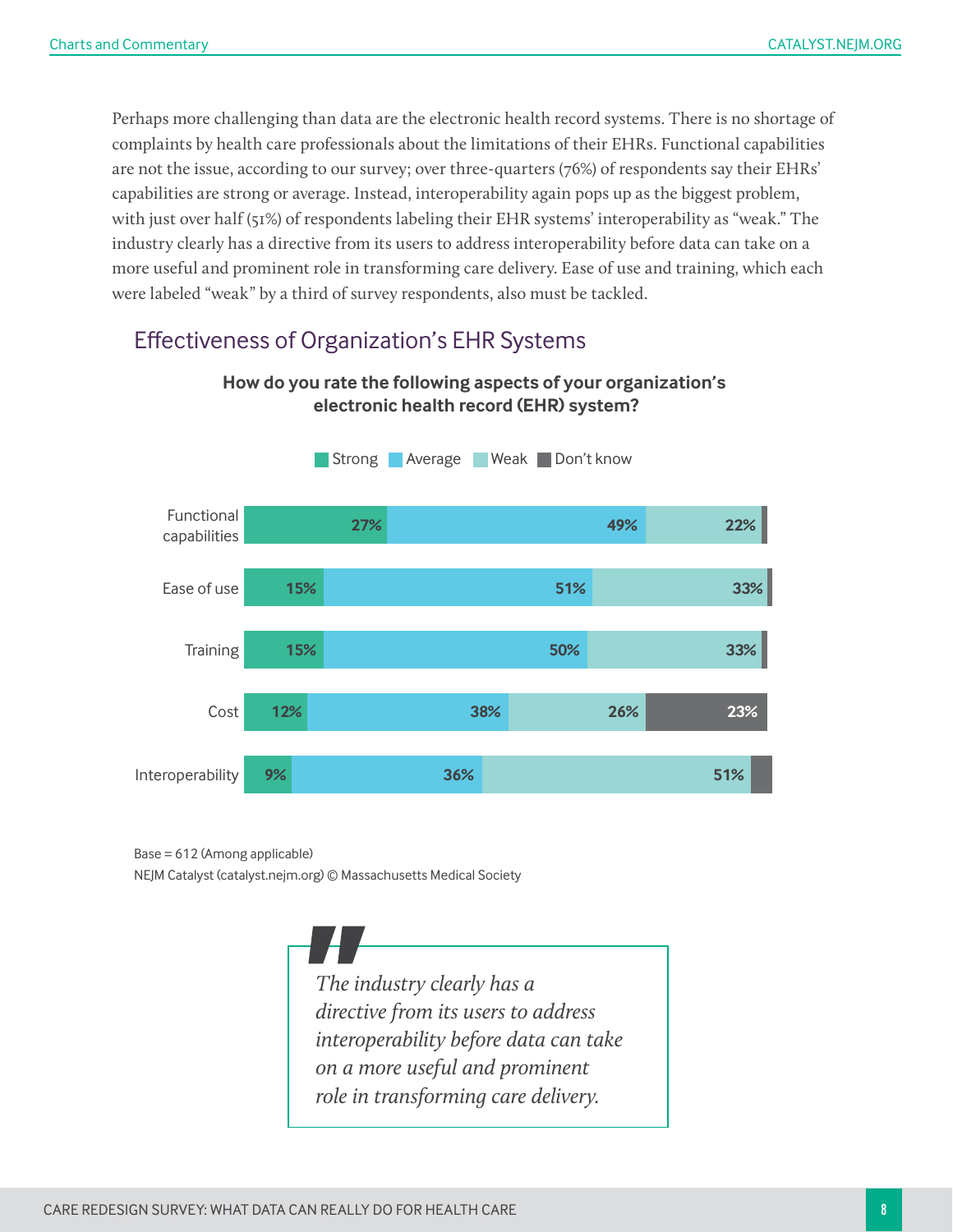A positive sign for the coming of age of big data in health care is that only 18% of Council members responding to this survey consider it to be mainly hype. A third say useful applications are already in place, with another 44% of respondents forecasting uses in the years ahead. Referring back to the earlier slide about the most useful data sources, patient-generated data and genomic data may be generating excitement over future uses that are not possible today. Clinicians, 21% of whom consider big data to be hype, have a slightly more jaundiced view of big data than do clinical leaders and executives (14% of each category call big data mainly hype).

#### Current State of Big Data in Health Care



#### **Which of the following statements best describes the current state of big data in health care?**

 $Base = 682$ NEJM Catalyst (catalyst.nejm.org) © Massachusetts Medical Society

> *Patient-generated data and genomic data may be generating excitement over future uses that are not possible today.*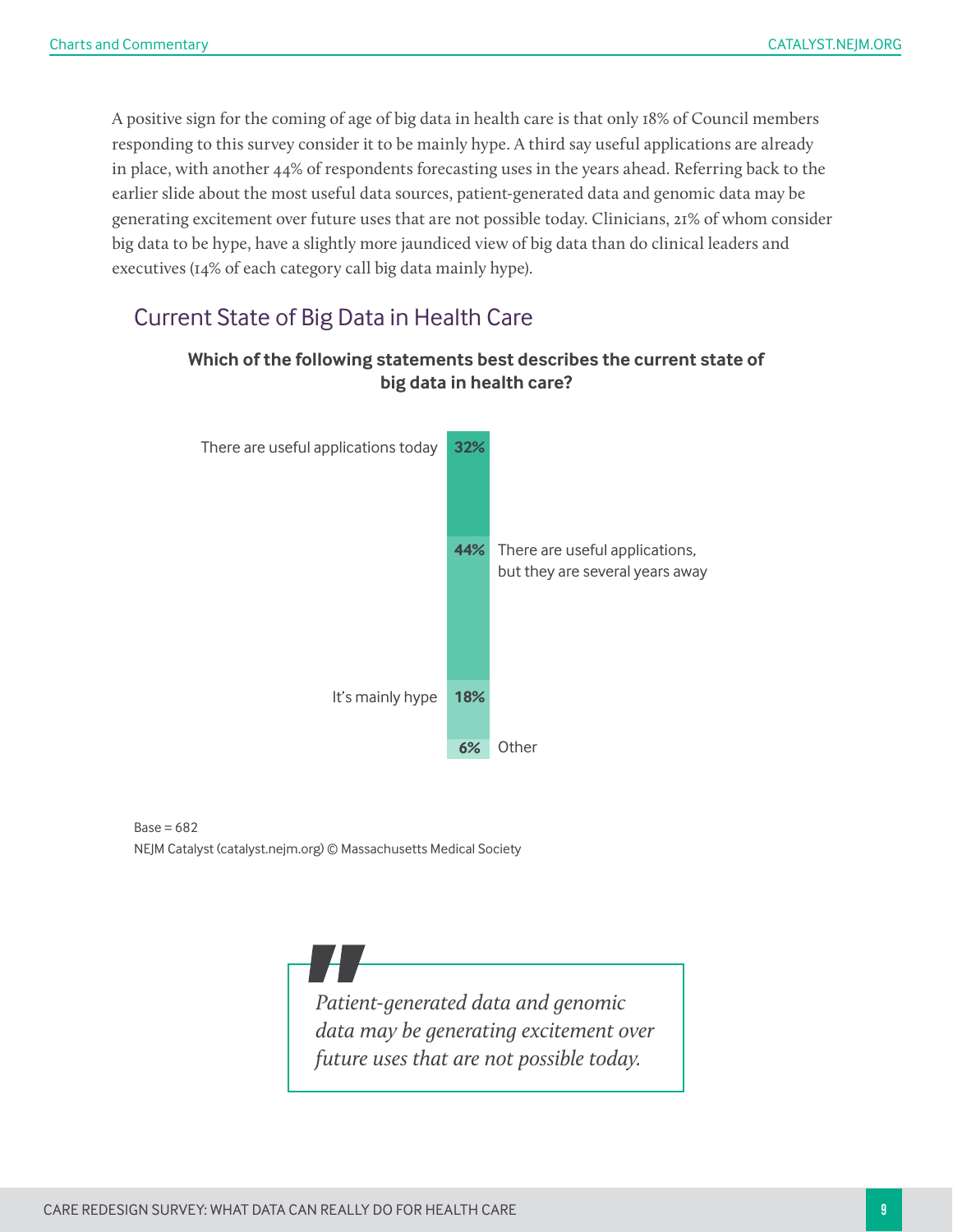Transparency has been a controversial aspect of health care data. The survey results show that respondents are very open to data transparency when it comes to patients accessing their own medical records (93%) and fee/pricing information for comparison shopping (80%), but they become more protective when the conversation turns to outcomes listed by hospital (73%) and even more so for outcomes listed by doctor (63%). Yet Vivian S. Lee, MD, PhD, MBA, Senior Vice President for Health Sciences and Dean of the School of Medicine at University of Utah, and CEO of University of Utah Health Care, which is a pioneer in data transparency, notes, ["The question is not whether there](http://catalyst.nejm.org/transparency-trust-online-patient-reviews/)  [should be public disclosure of information on patient satisfaction, outcomes, and costs — it's how](http://catalyst.nejm.org/transparency-trust-online-patient-reviews/)  [and by whom it should be done."](http://catalyst.nejm.org/transparency-trust-online-patient-reviews/)

#### Patient Access to Health Care Data



**What health care data do you believe patients should have direct access to?**

Base = 682 (Multiple responses)

NEJM Catalyst (catalyst.nejm.org) © Massachusetts Medical Society

*The question is not whether there should be public disclosure of information on patient satisfaction, outcomes, and costs — it's how and by whom it should be done.*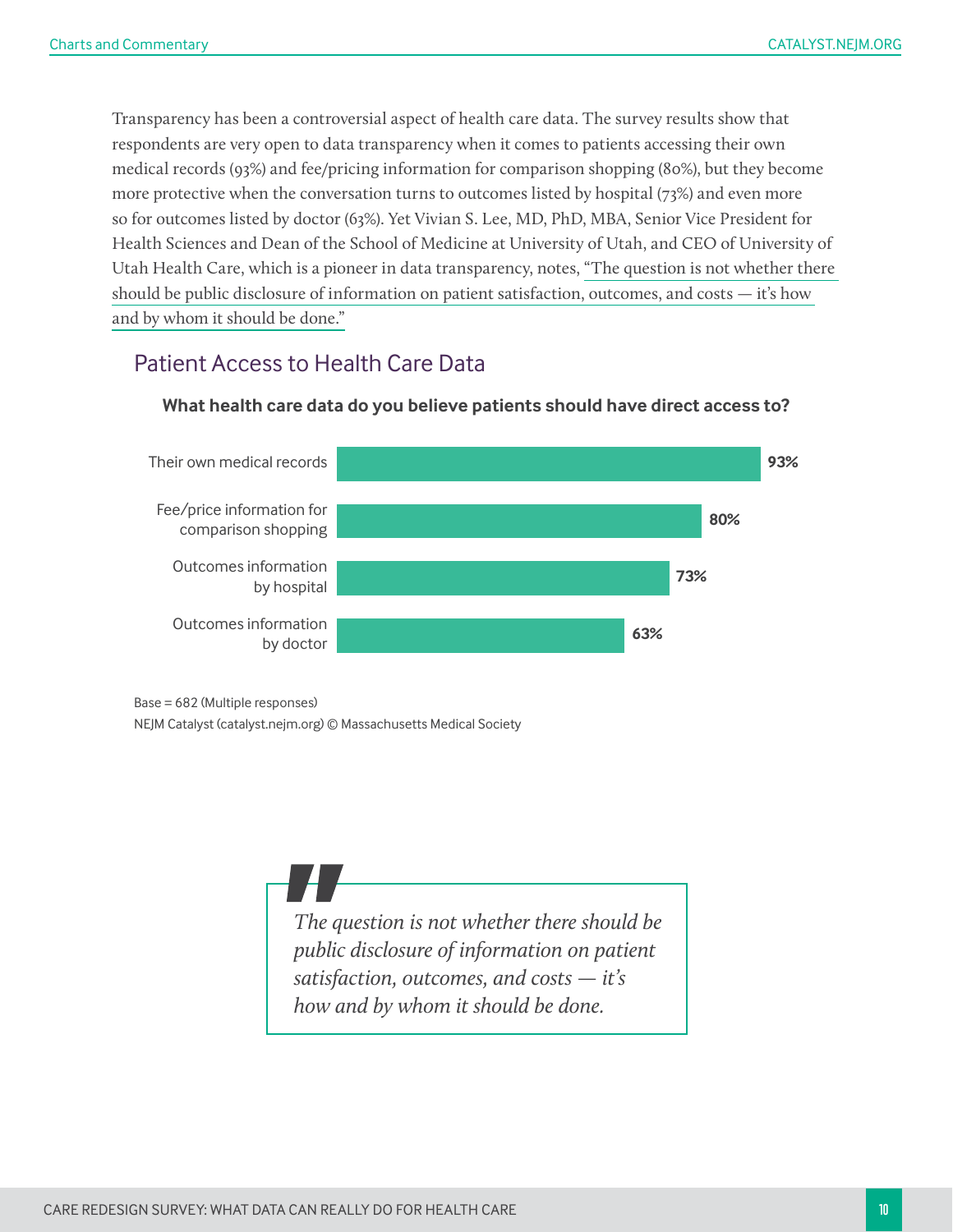### Verbatim Comments from Survey Respondents

**How will advanced information sciences, such as precision medicine, artificial intelligence, and machine learning, change the future delivery of health care?**

"Big data will help research, but none of the above will help a physician alleviate morbidity or mortality."

*— Clinician at a small nonprofit clinic in the Pacific West*

"It will advance care and allow for standardization in healthcare. However, it will pose new issues with health care that will require new models of research. It will also challenge the ethical delivery of care and set new precedence for new generations to build upon."

> *— Director of Service Line at a large nonprofit teaching hospital in the North East*

"Unsure, still need that human interaction as we are individual beings."

*— Director of a small health plan/HMO/insurer in the South*

essen the stress on physicians."

*— Clinician at a large teaching hospital in the Midwest*

"It will make it appear more 'scientific' but I am not sure that it will have a large impact on health care outcomes for patients."

*— Department Chief at a small nonprofit ancillary provider in the South*

"Hugely. The largest issues in health care today are 1) lack of interoperability and 2) lack of datasets large enough to produce valid analysis."

*— Director of a large for-profit physician organization in the mid-Atlantic*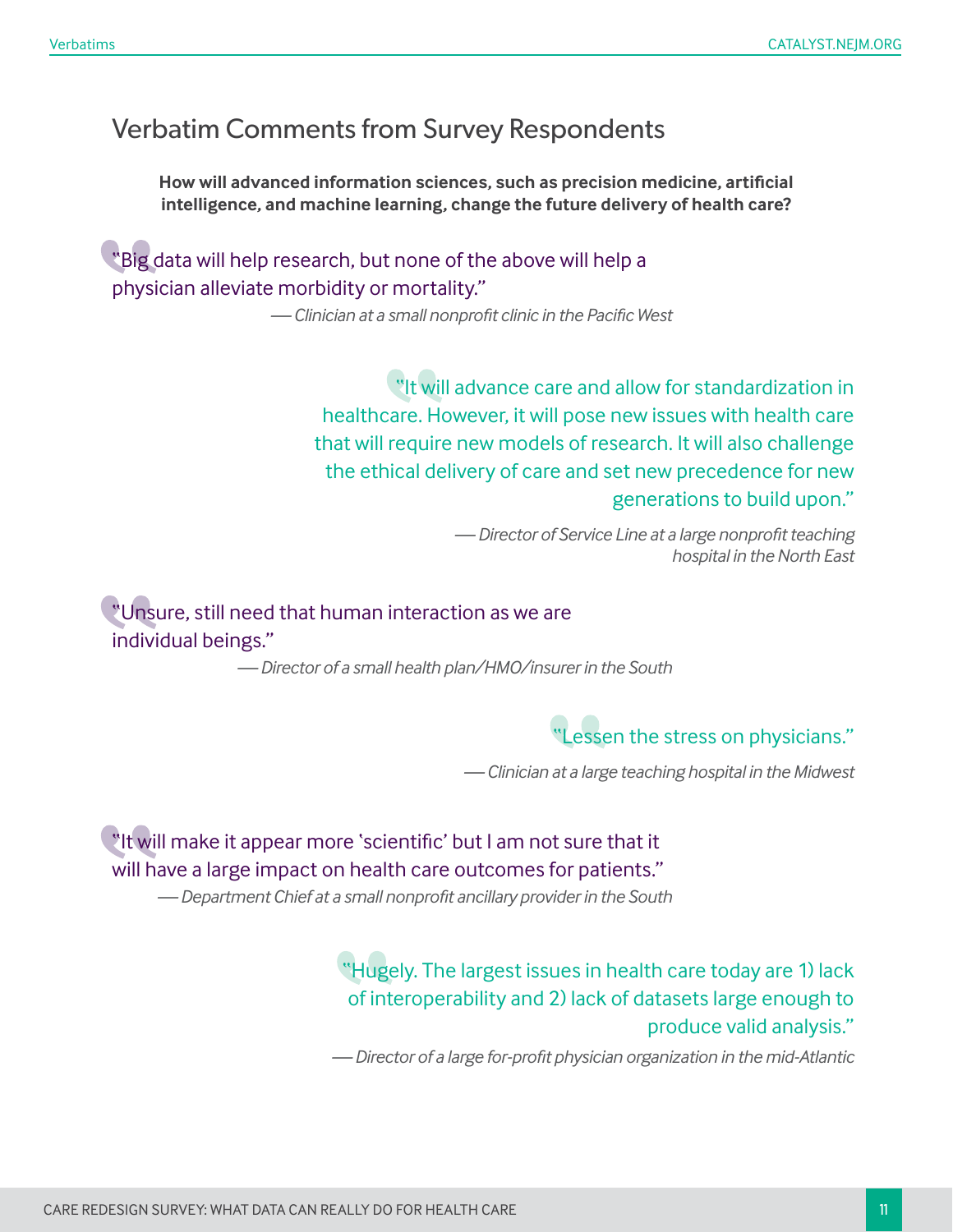"I hope they begin to standardize the delivery of care. An algorithm based approach to diagnosis and treatment is best for most situations. There is far too much variability in both diagnosis and treatment. In total, physicians are not very good at what they do."

*— Clinical Leader at a large for-profit community hospital in the South*

"Not meaningfully in the next 10 years."

*— Executive at a large nonprofit health system in the South*

"All of these items will be able to leverage the thousands pieces of information into a useable validated mechanism to expand medical care on many levels, from 'population health' to 'precision personal/ individual care.' All facets of medical care delivery systems will potentially benefit."

*— Chief of Service Line at a midsized teaching hospital in the Midwest* 

"Reduce cost, fraud, waste, heart break."

*— VP of a large for-profit health system in the West* 

"Decrease physician role."

*— Clinician at a midsized for-profit physician organization in the North East*

"A great deal, and very disruptive to the culture of health care delivery."

*— Clinician at a midsized nonprofit health system in the Midwest*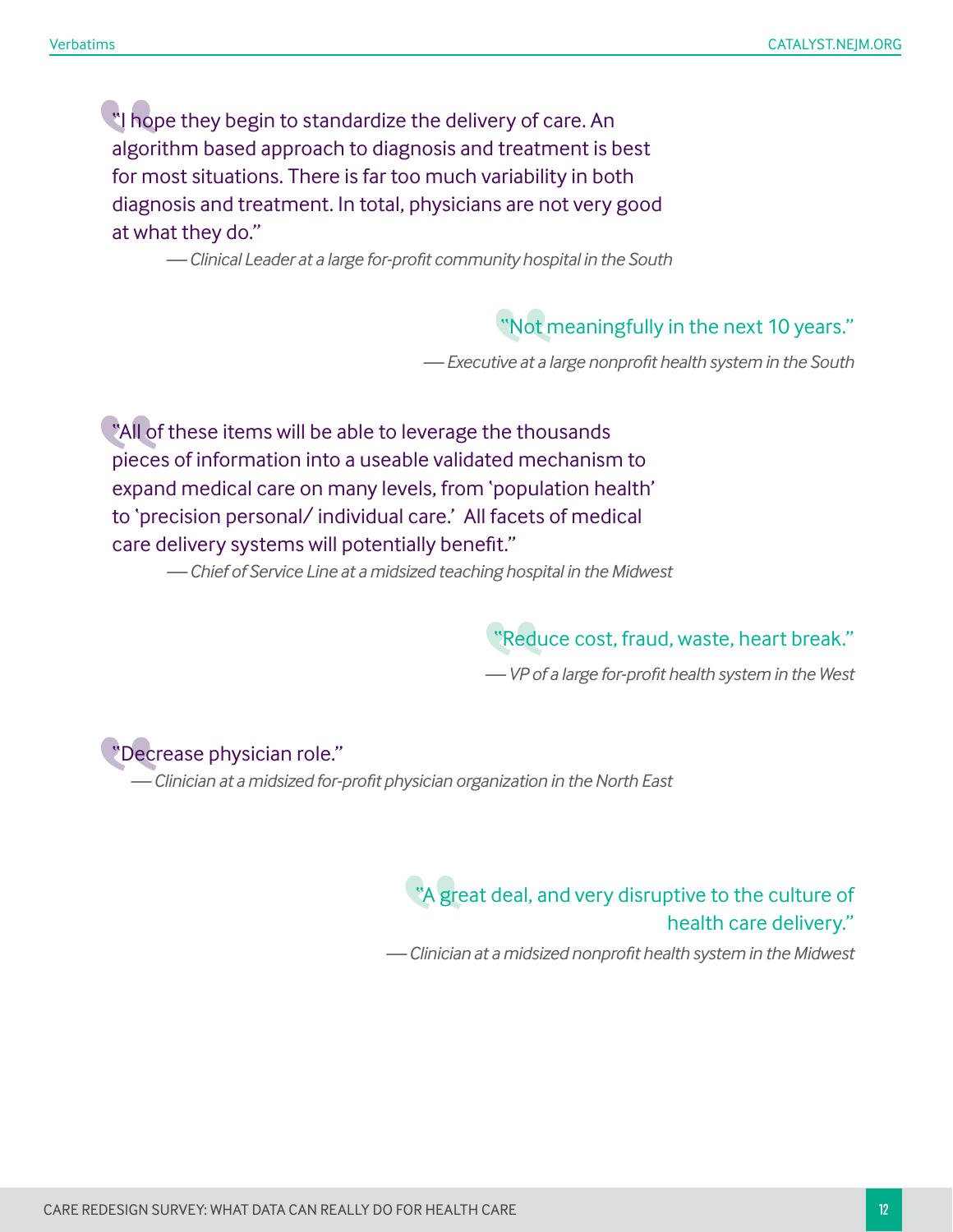### Methodology

- The Care Redesign Health Care Data Survey was conducted by NEJM Catalyst, powered by the NEJM Catalyst Insights Council.
- The NEJM Catalyst Insights Council is a qualified group of U.S. Executives, clinical leaders, and clinicians at organizations directly involved in health care delivery, who bring a different perspective and set of experiences to the conversation about health care transformation. They are change agents who are both influential and knowledgeable.
- In January 2017, an online survey was sent to the NEJM Catalyst Insights Council.
- A total of 682 completed surveys are included in the analysis. The margin of error for a base of 682 is +/-3.8% at the 95% confidence interval.

### NEJM Catalyst Insights Council

We'd like to acknowledge the NEJM Catalyst Insights Council. Insights Council members participate in monthly surveys with specific topics on health care delivery. These results are published as NEJM Catalyst Insights Reports, such as this one, including summary findings, key takeaways from NEJM Catalyst leaders, expert analysis, and commentary.

It is through the Insights Council's participation and commitment to the transformation of health care delivery that we are able to provide actionable data that can help move the industry forward in a positive direction. To join your peers in the conversation, visit [join.](http://join.catalyst.nejm.org/insights-council) [catalyst.nejm.org/insights-council.](http://join.catalyst.nejm.org/insights-council)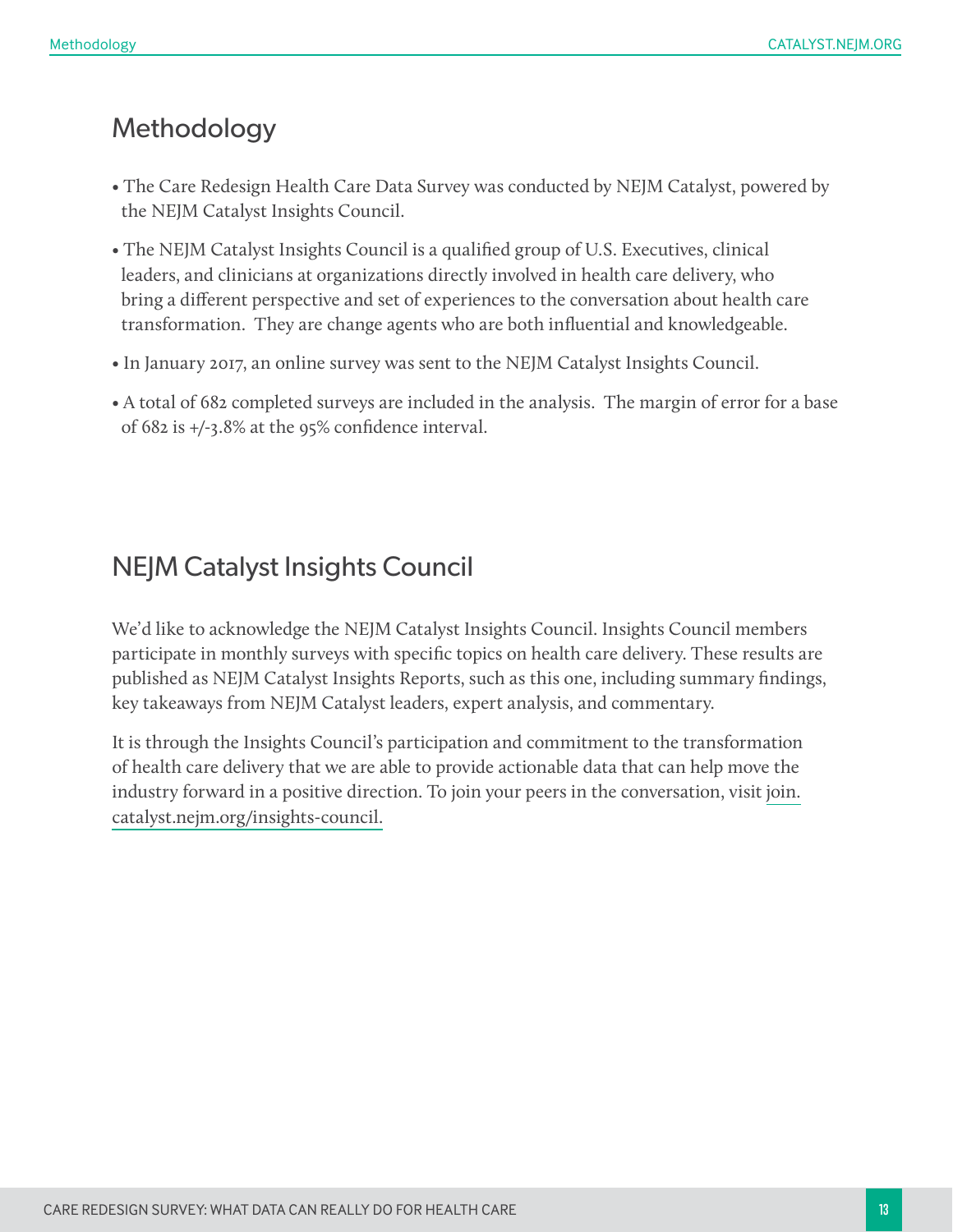### Respondent Profile



 $Base = 682$ 

NEJM Catalyst (catalyst.nejm.org) © Massachusetts Medical Society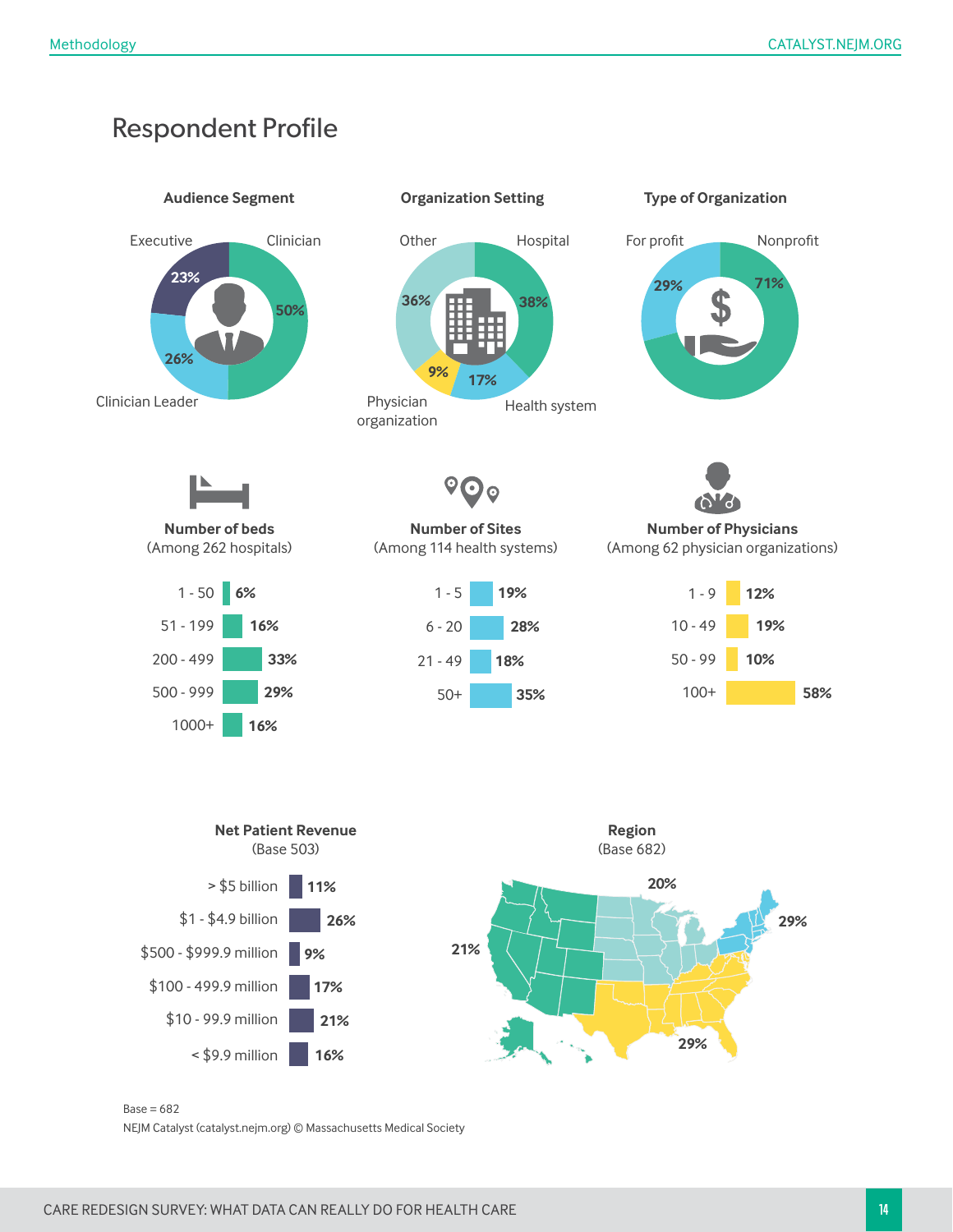

# **NEJM CATALYST — LEADING THE TRANSFORMATION OF HEALTH CARE DELIVERY**

**Discover practical ideas and solutions from thought leaders and experts**

Developed by NEJM Group, NEJM Catalyst presents actionable solutions and case studies from experts and advisors to meet the most critical challenges affecting health care delivery today. Learn valuable insights from thought leaders who are currently executing successful strategies in their organizations and enhance the value of health care delivery in your organization.



**Explore NEJM Catalyst to discover practical ideas and spark innovation in your organization.**

- Learn from original content from thought leaders
- Watch live web events and video talks
- Join the Insights Council and share your perspective
- Sign up for our weekly e-newsletter to stay informed

**Be a part of the dialogue at catalyst.nejm.org/join** **NEJM**<br>Catalyst